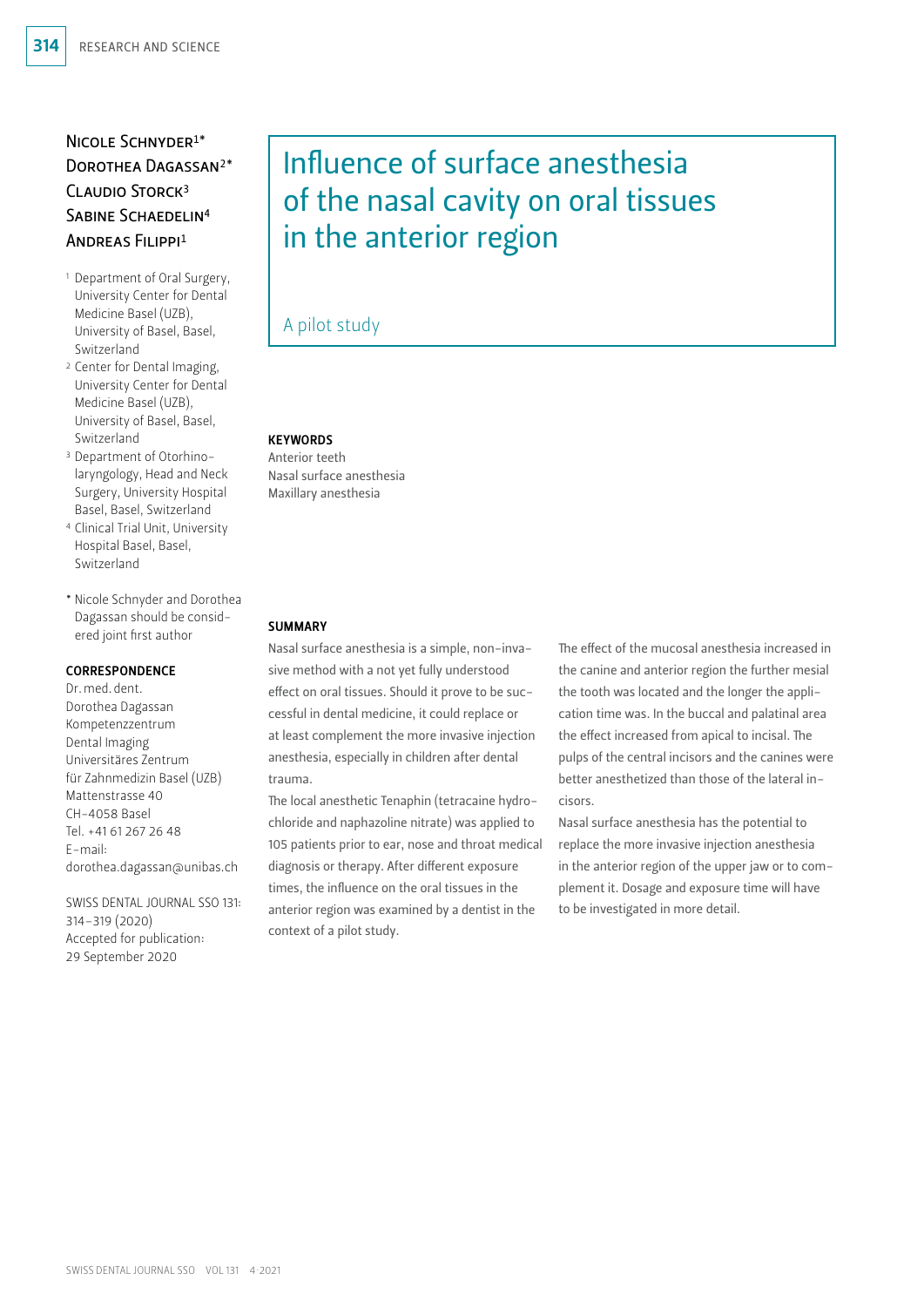# Introduction

Dental trauma in children is common. One third of all preschool children experience dental trauma in the deciduous dentition, and also many children and adolescents suffer a dental trauma in the permanent dentition (Glendor 2008). The incidence for a dental accident is greatest in the first ten years of life, and then decreases (GLENDOR 2008). Maxillary anterior teeth, especially the central and lateral incisors, are more frequently affected by trauma than lower front teeth (MEECHAN ET AL. 2005; GLENDOR 2008; Johnson et al. 2010; Gazal et al. 2017).

Anesthesia in the anterior region is often painful (GAZAL ET al. 2017), whereat the palatal infiltration in the anterior area is considered the most painful intraoral injection (MEECHAN ET AL. 2005). As a possible alternative to conventional infiltration anesthesia in the anterior maxilla, nasal spray anesthesia is discussed (Johnson et al. 2010).

The maxillary nerve sources from the trigeminal nerve, travels along the lateral wall of the cavernous sinus and passes from the middle cranial fossa into the pterygopalatine fossa via the foramen rotundum. The infraorbital nerve is the continuation of the maxillary nerve. It exits onto the face via the infraorbital foramen.

In the infraorbital canal the infraorbital nerve gives rise to the anterior superior alveolar nerve, which supplies the maxillary sinus, the maxillary central incisors, the lateral incisors and canines, the gingiva and the mucosa alongside these teeth. The infraorbital nerve gives as well rise to a small branch of the anterior superior alveolar nerve, which supplies the nasal cavity. Moreover, the infraorbital nerve gives rise to the middle superior alveolar nerve (only present in 70%), which supplies the maxillary sinus, the maxillary premolars and often the mesiobuccal root of the first maxillary molar, the gingiva and mucosa alongside these teeth. The anterior, middle and posterior superior alveolar nerves form the superior dental plexus to supply the maxillary arch (Fig. 1).

The posterior superior alveolar nerve sources from the maxillary nerve in the pterygopalatine fossa, enters the infratemporal surface of the maxilla and descends to form the superior dental plexus. It innervates part of the maxillary sinus and molars with the possible exception of the mesiobuccal root of the first molar.

The nasopalatine nerve (also known as the sphenopalatinal nerve) sources from the maxillary division of the trigeminal nerve, passes through the sphenopalatine foramen to enter the nasal cavity, passes along the superior portion of the nasal cavity to the nasal septum, where it travels anteroinferior to the incisive canal supplying the septum. Once entering the oral cavity through the incisive foramen, it provides sensory innervation to the palatal gingiva and mucosa from central incisor to canine (Norton 2012; von Arx & Lozanoff 2015) (Fig.2).

The innervation of the maxillary front teeth and the canines as well as the surrounding gingiva and mucosa was relevant for our study. The palatal gingiva and mucosa are innervated through the nasopalatine nerve (Norton 2012) (Fig.1, 2). Innervation of the incisors and canines of the maxilla is performed via the anterior superior alveolar branch, which is in close proximity to the nose (Gaviola et al. 2013; von Arx & Lozanoff 2015). The close proximity is important for the effect of the nasal anesthesia.

Nasal anesthesia is used regularly in ear, nose and throat medicine (ENT) prior to endoscopic examinations (Gaviola et al. 2013). Numbness in the maxillary has been described as a side effect (CIANCO ET AL. 2013). Nasal application by means of spray or tamponade achieved anesthesia of the teeth in

the maxillary (JOHNSON ET AL. 2010). Intranasal anesthesia is a non-invasive method and works within a few minutes in the area of the tonsils, the larynx, the maxillary sinus, the nose and the mouth. The diffuse and large-area distribution of the nasal anesthesia can be discussed as possible disadvantage compared to the more precise syringe anesthesia, especially for dental application (JOHNSON ET AL. 2010).

The aim of the present study was to examine in adult patients, whether the use of pain-free nasal spray anesthesia would be feasible in the anterior maxilla instead of conventional infiltration anesthesia. The success of the anesthesia of the gingiva and the pulps was evaluated with a sensitivity test.

# Material and methods

The present clinical examination was performed at the Department of Otorhinolaryngology, Head and Neck Surgery of the University Hospital Basel. The local ethics committee approved the study (EKNZ 2014/160). The inclusion criterion was that the probands had to be at least 18 years of age. Excluded were patients lacking the ability to make decisions, for instance patients with dementia. The declaration of consent was signed after the patient was informed, either oral or in writing. The patients received one or two administrations of the nasal spray anesthetic Tenaphin from the treating practitioner, necessary for intubation narcosis treatment. Alternatively, the anesthetic was applied by nasal tamponade. The nasal surface anesthetic Tenaphin is produced in the hospital pharmacy of the University of Basel. Tenaphin is a solution, which contains 10mg







Fig. 2 Anatomical schematic picture of the nasopalatinal nerve's anatomy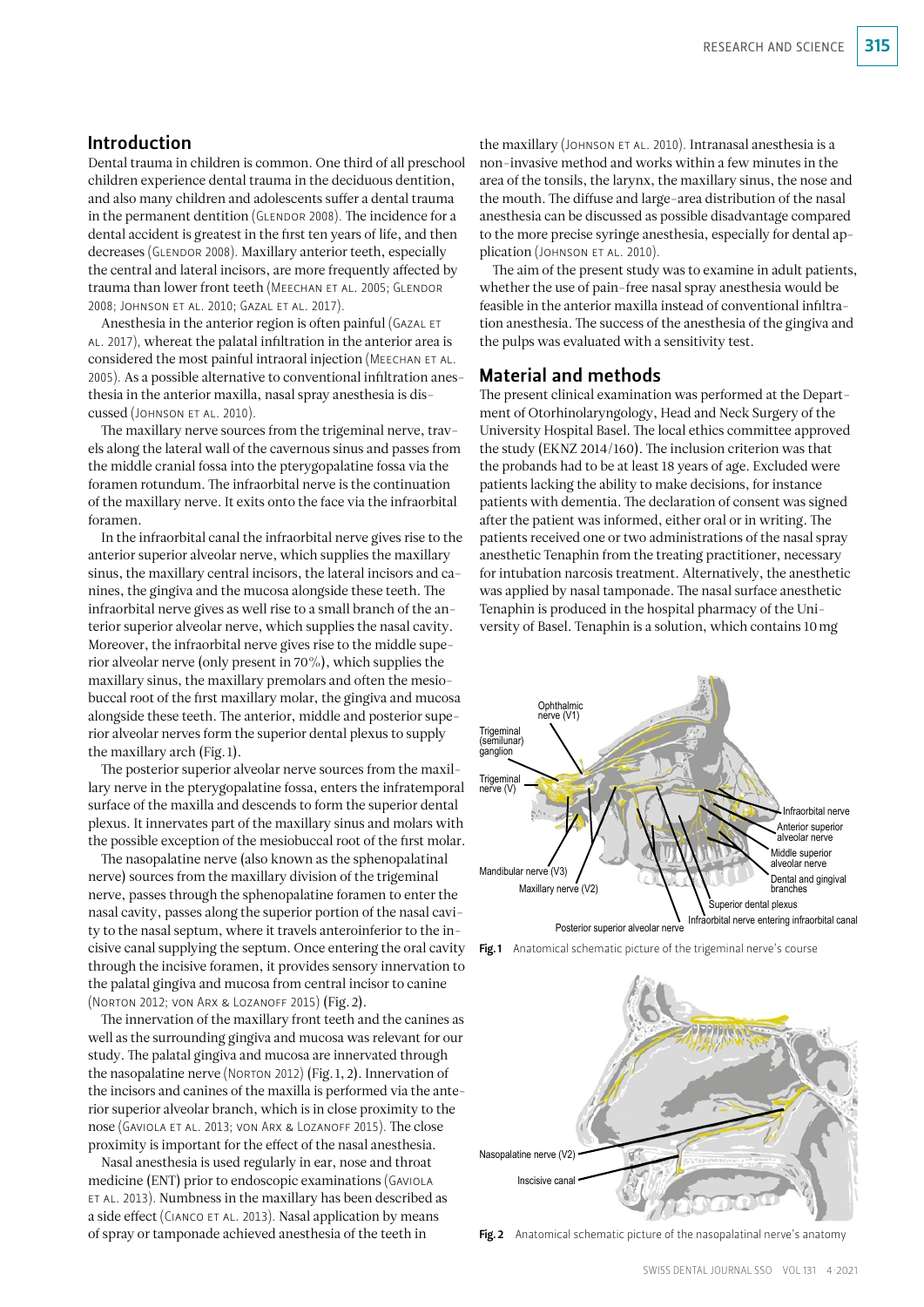

Fig. 3 Schematic picture of the anterior maxilla to note the results after the examination for sharpness or bluntness

tetracaine hydrochloride and 0.2mg naphazoline nitrate per milliliter. Maximum dose for normal weight patients is 20mg tetracaine hydrochloride, which is provided by about 14 spray administrations or by 2ml of Tenaphin. Tetracaine hydrochloride blocks tension-dependent sodium channels at the membranes of the nerve fibers and thus leads to the desired anesthesia in the area supplied by the nerve. Naphazoline contracts the blood vessels at the application site (TIMMERMANN 2011).

Depending on the indication, the anesthetic was applied on one or two sides (right and/or left nostril). The number of spray applications and the time of application were documented. In case of one-sided anesthesia both sides were examined by the dentist, but only the anesthetized side was evaluated. In addition, age and medication anamnesis were documented. The time of application was recorded before the medical examination. After the medical examination, the exposure time was calculated, and the dental examination was started. In the schematic picture of the upper anterior area, possible dental restorations were recorded as far as they could be evaluated clinically. The sensitivity test of the pulp was performed with a foam pellet and the cold spray Polar –45° (ABC dental, Schlieren, CH). The cold foam pellet was held to the tooth for about two seconds, unless the patient indicated a feeling of cold earlier than that. Subsequently, the sensitivity of the gingiva was checked for sharpness or bluntness with a cow horn probe. From the buccal side the upper anterior front teeth 13 to 23 were examined in apical direction each at 3mm, 8mm and 13mm, starting at the dento-gingival margin; from the palatinal side these teeth were examined each at 5mm and 10mm starting again at the dento-gingival margin and documented in the schematic picture (Fig.3).

The success of the anesthesia was modeled in a logistic mixed effects model with tooth and time since applications as fixed and patient identifier as random effect. Time since application was centralized prior to analysis. As a sensitivity analysis, a generalized additive model was used to estimate a smooth function for the effect of time since application. Furthermore, raw data was displayed graphically. An approximation of the success of anesthesia at each point in time was estimated by interpolating simple moving averages. A score was defined to illustrate the effectiveness of the anesthesia. The primary endpoint was reached when the marginal mucosa (points C and D) was anesthetized.

# Results

Altogether 105 patients met the inclusion criteria, of whom 47 were male and 58 were female. Five patients, unable to decide for themselves, were excluded. The mean age of the patients was 47.2 years (19–81, SD 16.3). During medication anamnesis seven patients indicated to have taken an analgesic on the day of the

| Tab. I Anamnesis of drugs |                                                                                                                                                                                                                                                                                                                                                                                                                                                                                                                                          |
|---------------------------|------------------------------------------------------------------------------------------------------------------------------------------------------------------------------------------------------------------------------------------------------------------------------------------------------------------------------------------------------------------------------------------------------------------------------------------------------------------------------------------------------------------------------------------|
| <b>Numbers</b>            | Name of the drugs                                                                                                                                                                                                                                                                                                                                                                                                                                                                                                                        |
| 7                         | Analgesics (celecoxib, paracetamol, ibuprofen,<br>acetylsalicylic acid, oxycodon hydrochlorid/naloxon<br>hydrochlorid, lornoxicam, mefenamin acid)                                                                                                                                                                                                                                                                                                                                                                                       |
| >10                       | Antihypertensive                                                                                                                                                                                                                                                                                                                                                                                                                                                                                                                         |
| > 5                       | Antirheumatic, rhinologics, cholesterol-lowering drugs                                                                                                                                                                                                                                                                                                                                                                                                                                                                                   |
| < 5                       | Proton pump inhibitors, anticoagulant, beta blocker,<br>muscle relaxants, ophthalmic drugs, monoclonal anti-<br>bodies, anticholinergics, antivertiginosum, glucocorti-<br>coid, antidiabetics, drugs against asthma, expecto-<br>rants, benzodiazepine, contraceptives, drugs against<br>cystic fibrosis, central venal stimulant, human mono-<br>clonal antibodies, drugs for lowering eye pressure,<br>antihistaminic, thyroid hormone, hormones, anti-<br>depressant, vitamins, bronchodilatator, drugs, which<br>could not be found |



Fig. 4 Negative reaction of sharpness per measuring point, n = 579 for A, B and C,  $n = 576$  for D and E

examination. 52 patients reported to have taken other medications on the day of the examination (Tab.1).

Dental examination was conducted after a mean of 16.5 minutes (6.5–51, SD 7.1) after nasal application of the surface anesthetic. Patients, who only received unilateral anesthesia, were consistently only evaluated unilaterally.

#### Anesthesia of the gingiva per measuring point

Negative reaction to the sharpness examination per measuring point showed that on the buccal side (A–C) as well as on the palatinal side (D–E) the anesthesia increased from apical to incisal  $(p < 0.001)$  (Fig. 4). The most frequently anesthetized region was the buccal side close to the gingival margin. The anesthetic effect increased with the exposure time  $(p=0.006)$ .

#### Anesthesia of the gingiva, assessment per tooth

When comparing the effect of mucosal anesthesia, the position of individual teeth in the jaw did play a role. Figure 5 shows the comparison of the anesthetic success between the individual positions in the jaw as well as between the palatinal and buccal points. Using tooth 13 as an example, in average 37% of the points A–C and 38% of the points D–E were anesthetized.

Better anesthesia of the mucous membrane was shown the further mesial a tooth was located. Anesthesia of the central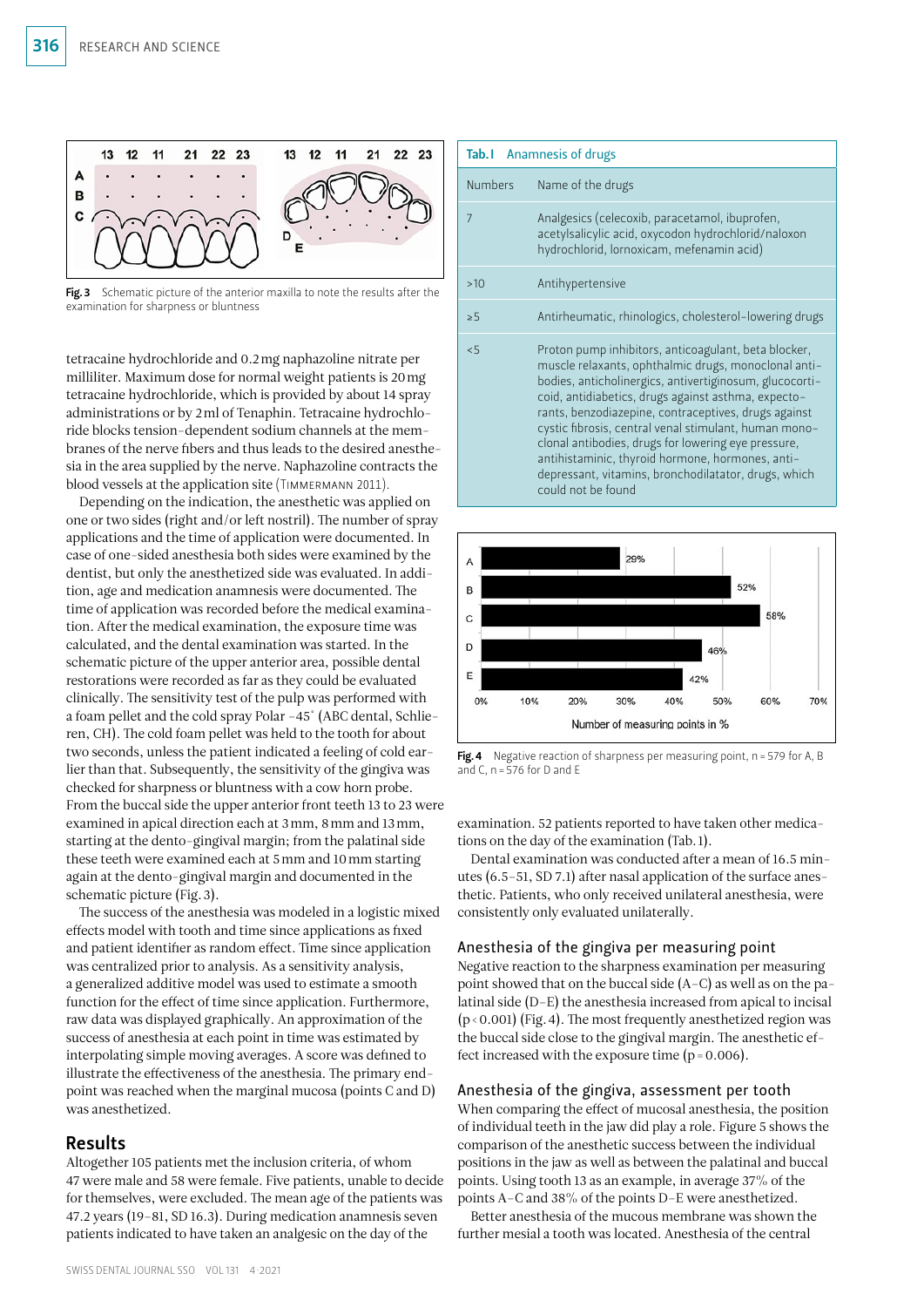

Fig. 5 Negative reaction of sharpness per tooth,  $n = 475$  for 13, 12, 11,  $n = 488$ for 21, 22, 23



Fig. 6 Negative sensibility of the pulp per tooth,  $n = 87$  for 13,  $n = 78$  for 12 and 11, n=90 for 21 and 23, n=89 for 22

incisors was better than that of the lateral incisors ( $p = 0.048$ ). Canines were less anesthetized than lateral incisors  $(p < 0.001)$ . When comparing the buccal (A–C) and palatinal (D–E) measuring points, no difference could be detected ( $p = 0.128$ ). The anesthetic effect increased with the exposure time (p=0.004).

#### Sensitivity test

The evaluation of the sensitivity of the pulp showed that the lateral incisors were less frequently anesthetized than the central incisors ( $p = 0.013$ ) and the canines ( $p = 0.005$ ) (Fig. 6). No differences were detectable between left and right (p=0.794).

Anesthesia of the marginal mucosa was defined as primary endpoint (position C and D). Anesthesia of the central incisors was more successful than that of the lateral incisors and canines  $(p \le 0.002)$ .

# **Discussion**

In the present study, an effect on the anesthesia of the pulp and the surrounding gingiva could already be achieved with a very low concentration of the active ingredient tetracaine. The gingiva was best anesthetized in the incisal area and in the buccal area slightly more than in the palatinal. Additionally, about one third of the pulps in the central incisors were anesthetized. The anesthetic effect on the pulps is better on the central incisors and the canines than on the lateral incisors (Fig.4).

Analgesics could have a positive influence on the anesthetic effect. In the present study, seven patients stated to have taken analgesics on the day of examination. Generally, in that case false negative results are possible. Nonetheless, evaluating sharp blunt discrimination and conducting a cold test should be possible, despite taking analgesics.

Another weakness of the study is the varying dosage and contact time of the Tenaphin solution in individual patients. Due to ethical aspects of the good clinical practice the setting of the Otorhinolaryngology, Head and Neck Surgery of the University Hospital of Basel was used for the current study. The effects of a medically necessary examination was used, in order to gain knowledge in dental medicine. Nevertheless, the results are valuable for planning a further study design for clinical trials with test persons. Regarding future studies, a standardized dosage of the anesthetics with a defined residence time should be considered.

The study population consisted of patients, who had received an ear, nose and throat medical diagnosis or therapy. The patients were given nasal anesthetic as part of their examination, which is routinely applied prior to endoscopic examinations (GAVIOLA ET AL. 2013). The information used is based on the clinical inspection on the day of the examination. Dental information like specification of restorations (crowns, fillings, root canal fillings, implants) and specification of former dental trauma (obliterations) was not available. Therefore, false negative results could not be excluded due to the possible presence of implants, obliterations and root canal treatments. A further study should include the dental history and the pulp status of its probands as well as a test before the anesthesia.

With the application of higher doses of intranasally applied tetracaine solutions, a pain-free filling therapy in the maxilla could be provided after application in 83.3%, and in 90% if the tooth is in the anterior/premolar area. In these cases, no additional anesthesia was necessary apart of the application of the nasal spray (CIANCIO ET AL. 2013). However, the form of application had an influence on the duration of the effect depending on the localization. Thus, it was shown that by infiltration anesthesia on the buccal mucosa, a longer effect was achieved, while the use of a nasal spray showed a longer effect on the palatinal mucosa (DRIVAS ET AL. 2007). In the present study it was established that the anesthetic effect increased with exposure time, where both the pulp and the gingival is concerned. The combination of tetracaine spray and a vasoconstrictor showed a significantly better effect in the anterior area than in the premolar area (CIANCIO ET AL. 2016). This is consistent with the results of a study in rats, in which it was shown that the concentration of lidocaine in the pulp was higher in the area of incisors than of molars (JOHNSON ET AL. 2010).

It has been postulated that the uptake of the anesthetic is administered along the trigeminal nerve in the area of the posterior naris, the middle concha and the maxillary sinus. The neuronal path functions similar to a pipe system, which not only communicates in the direction of the brain, but also in opposite direction to the connected tissues like teeth and mucosa (Eskandarian et al. 2015). The anterior superior alveolar branch innervates the incisors and the canines (HERSH ET AL. 2016B). It seems that the nose spray penetrates the maxillary sinus and anesthetizes the anterior and medial nerve branches of the superior alveolar nerve. The posterior branch does not seem to get enough anesthesia, since the spray does not reach the posterior sinus (CIANCIO ET AL. 2013).

The incisors, canines as well as the associated gingiva are supplied by the anterior superior alveolar branch (Norton 2012). In the anterior region and the associated gingiva the rami overlap in the supply area of the central and lateral incisors leading to cross innervation (YONCHAK ET AL. 2001). The nerve branches form anastomoses which extend beyond the midline. Diffusion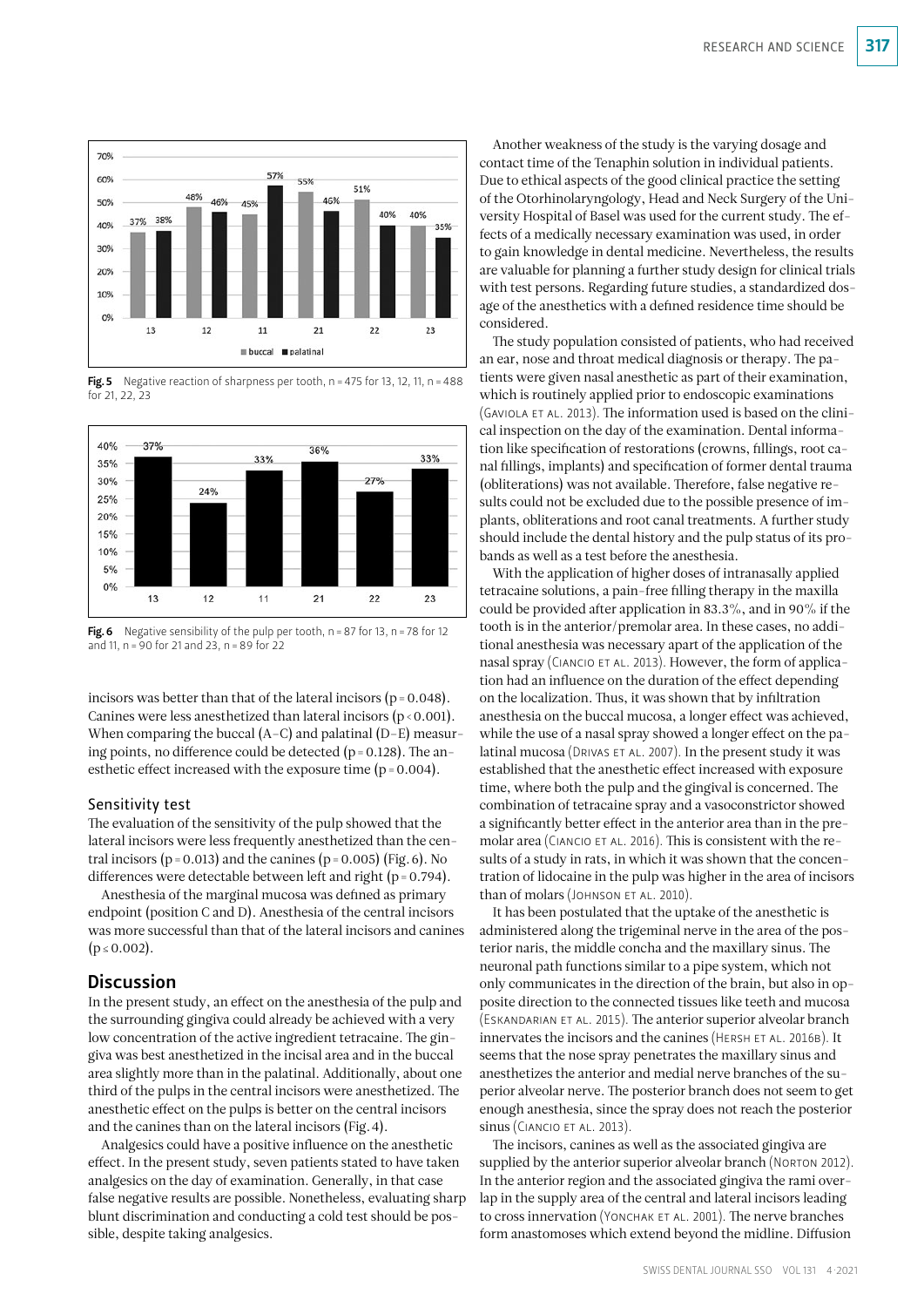may be hindered by the labial frenulum (Evers 1983), but is usually sufficient, which is why an ipsilateral anesthesia is recommended (HERSH ET AL. 2016A).

There is also an explanation for anesthesia failure of central incisors after an infraorbital block due to cross-innervation via a contralateral anterior superior alveolar nerve branch. It is assumed, that there is additional nerve supply in the anterior palate through accessory bone channels, which communicate with the canalis sinuosus and reach the apices of the anterior teeth or perforate the cortex on the palatal side of the anterior teeth. The lower portion of the canalis sinuosus, the piriform canal, reaches the midline and might anastomose with the contralateral side (von Arx & Lozanoff 2015).

In case of dental traumata, the upper anterior teeth are affected most often, especially the central incisors (GLENDOR 2008; Bourolias et al. 2010; Johnson et al. 2010). Treatment of direct or delayed consequences of dental accidents requires in many cases adequate anesthesia of the affected teeth and the surrounding soft tissues. At the moment, infiltration anesthesia (buccal infiltration), palatinal block anesthesia and The Wand® (local anesthetic) achieve adequate anesthesia, and are used routinely in dental medicine. The active ingredient articaine in combination with epinephrine for vasoconstriction is often used as anesthetic solution. The active ingredient articaine is well tolerated. However, its disadvantage is that it has no superficial anesthetic effect. Absorption of active ingredients through the mucous membranes of the nose is a known phenomenon, and in medicine it is not only used for pain relief, but also in preparation for intubation anesthesia (ESKANDARIAN ET AL. 2015). Tetracaine shows very good surface effect and the best effect for nasal anesthesia (Noorily et al. 1995; Bizakis et al. 2004; Drivas et al. 2007; Bourolias et al. 2010). Thus, the anesthetic used is well suited for the investigation of the question posed. The dosage used in the present ear, nose and throat medical examinations was about ten times lower than that of dental comparative studies (Drivas et al. 2007). With this low concentration of anesthetic, it could even be used prior to infiltration as a scope of application. In a comparison between a high-dose tetracaine solution and a lidocaine infiltration, a reliable application of the tetracaine solution in form of a nasal spray could be shown (DRIVAS ET AL. 2007). By adding a vasoconstrictor to the anesthetic tetracaine, significantly better anesthesia results were achieved than with the anesthetic alone (CIANCIO ET AL. 2016). Common side-effects of nasal spray anesthesia are rhinorrhea, stuffy nose and an unpleasant feeling in the nose (Ciancio et al. 2016).

In summary even a low dose of tetracaine in combination with a vasoconstrictor shows an anesthetic effect, affecting the pulp and particularly the marginal gingival tissue. Thus, treatment in the anterior region would be conceivable after dental accidents. Prevention of a painful pinprick (Timmermann 2011; Ciancio et al. 2013) while considering the diffuse distribution of the anesthetic in large areas (ESKANDARIAN ET AL. 2015) still needs to be analyzed. The nasal superficial anesthesia could also be used prior to the infiltration anesthesia to prevent the painful prick. Detailed dosage protocols including the determination of the maximum dose, especially for children has to be examined when using this type of application.

# Acknowledgements

We thank the Department of Otorhinolaryngology for supporting our study.

# Zusammenfassung Einleitung

Unfallbedingte Verletzungen im Bereich der Oberkieferfrontzähne treten bei Kindern und Jugendlichen häufiger auf. Die Lokalanästhesie ist in diesem Bereich, insbesondere palatinal, schmerzhaft.

Die Innervation der Schneide- und Eckzähne erfolgt durch den N.alveolaris superior anterior, der eine nahe Lagebeziehung zur Nase aufweist. Die nasale Oberflächenanästhesie ist eine nicht invasive Methode mit noch nicht vollständig dokumentierter Wirkung auf die oralen Gewebe. Erweist sie sich als wirksam für die Zahnmedizin, könnte sie die invasivere Injektionsanästhesie ersetzen oder zumindest ergänzen. Ziel der vorliegenden Arbeit war, zu evaluieren, ob die schmerzfreie Oberflächenanästhesie der Nase im anterioren Bereich des Oberkiefers statt einer konventionellen Infiltrationsanästhesie eingesetzt werden kann.

#### Material und Methoden

Das nasale Oberflächenanästhetikum Tenaphin (Tetracainhydrochlorid und Naphazolinnitrat) wurde 105 Patienten vor einer Hals-Nasen-Ohren-Diagnostik und -Therapie appliziert. Die in die vorliegende Untersuchung eingeschlossenen Personen mussten volljährig und urteilsfähig sein. Die Patienten erhielten entweder einen oder zwei Stösse des Oberflächenanästhetikums oder (je nach Indikation) eine Tamponade. Nach unterschiedlichen Einwirkzeiten wurde der Einfluss auf die oralen Gewebe im anterioren Oberkieferbereich (Zähne 13 bis 23 sowie die zugehörige Gingiva) untersucht. Dafür wurden ein Sensibilitätstest der Pulpen sowie eine Spitz-stumpf-Überprüfung der Gingiva mit einer Kuhhornsonde an drei Stellen bukkal (3mm, 8mm und 13mm ab dento-gingivaler Grenze) und an zwei Stellen palatinal (5mm und 10mm ab dento-gingivaler Grenze) durchgeführt.

#### Resultate

Der Anästhesieerfolg der Gingiva nahm im Bereich der Frontzähne zu, je weiter mesial der Zahn lokalisiert und je länger die Einwirkzeit war (p=0,004). Sowohl bukkal als auch palatinal nahm der Effekt von apikal nach inzisal zu (p<0,001). Der Anästhesieerfolg vergrösserte sich mit der Einwirkzeit (p=0,006). Die Pulpen der lateralen Inzisiven waren schlechter anästhesiert als diejenigen der zentralen Inzisiven (p=0,013) und der Eckzähne (p=0,005). Der primäre Endpunkt (Anästhesieerfolg der marginalen Mukosa) war im Bereich der zentralen Inzisiven erfolgreicher als im Bereich der lateralen Inzisiven und der Eckzähne ( $p \le 0,002$ ).

Im Durchschnitt fand die Untersuchung der Wirkung der Anästhesie nach 16,5 Minuten statt (6.5–51, SD 7.1).

#### Diskussion

Die Ergebnisse der vorliegenden Studie zeigen, dass bereits mit einer geringen Dosis des nasalen Oberflächenanästhetikums Tenaphin eine Anästhesie der Pulpa und der umliegenden Gingiva erreicht werden kann. Die Anästhesiewirkung nimmt mit längerer Einwirkzeit zu. Die nasale Oberflächenanästhesie hat das Potenzial, die invasivere Injektionsanästhesie im anterioren Oberkiefer zu ersetzen oder zumindest zu ergänzen. Dosierung und Einwirkzeit müssen genauer untersucht werden. Um falsch negative Ergebnisse (endodontisch behandelte Zähne, Implantate, Obliterationen, Kronen usw.) auszuschliessen, müsste ein genauer dentaler Status inkl. Röntgenbildern vor der Untersuchung erhoben werden, was in der vorliegenden Studie nicht möglich war.